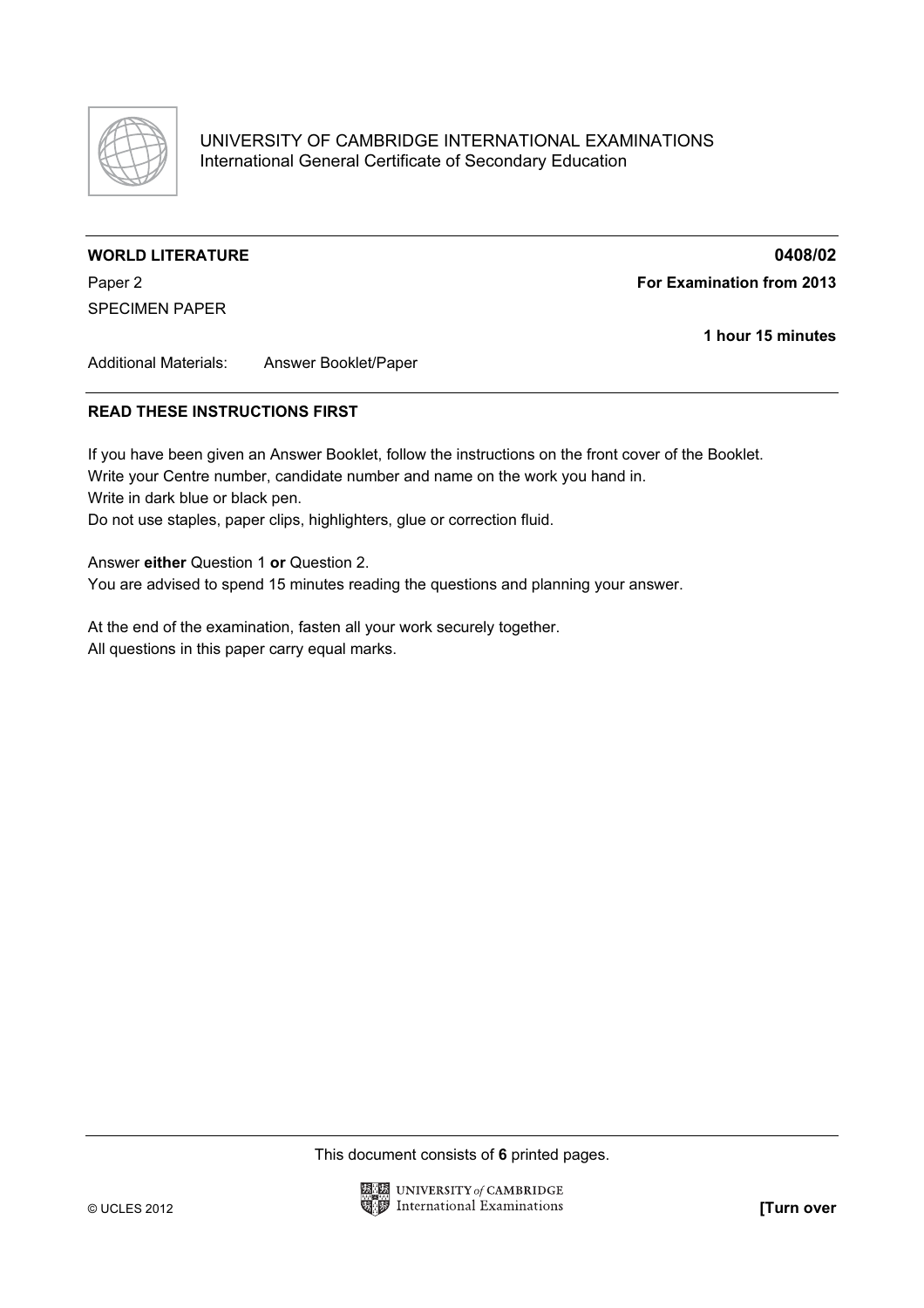## EITHER

1 Read this extract from a poem called *Echo and Narcissus*. The poet is re-telling an ancient story in which Echo falls in love with Narcissus. Echo is unable to say anything original; she can only repeat the end of what another person has already said – like an echo. Narcissus is a youth who can fall in love with no-one but himself. Although the story is a myth, the poet's re-telling treats the characters as human with human emotions.

### How does the poet's vivid re-telling of the story in this extract increase your sympathies for Echo?

To help you answer this question, you might consider:

- how the words and images the poet uses to describe Echo's longing for Narcissus make you feel sympathy for her situation
- the feelings evoked by the way the poet presents the dialogue between Echo and Narcissus
- the impact of the ways the poet expresses Echo's response to her rejection by Narcissus.

The moment Echo saw Narcissus She was in love. She followed him Like a starving wolf Following a stag too strong to be tackled. And like a cat in winter at a fire She could not edge close enough To what singed her, and would burn her. She almost burst With longing to call out to him and somehow Let him know what she felt. But she had to wait For some other to speak So she could snatch their last words With whatever sense they might lend her. It so happened, Narcissus Had strayed apart From his companions. He hallooed them: 'Where are you? I'm here.' And Echo Caught at the syllables as if they were precious: 'I'm here,' she cried, 'I'm here' and 'I'm here' and 'I'm here.' Narcissus looked around wildly. 'I'll stay here,' he shouted. 'You come to me.' And 'Come to me,' Shouted Echo. 'Come to me, To me, to me, to me.' Narcissus stood baffled, Whether to stay or go. He began to run, Calling as he ran: 'Stay there.' But Echo Cried back, weeping to utter it, 'Stay there, Stay there, stay there, stay there.' Narcissus stopped and listened. Then, more quietly, 'Let's meet halfway. Come.' And Echo Eagerly repeated it: 'Come.' But when she emerged from the undergrowth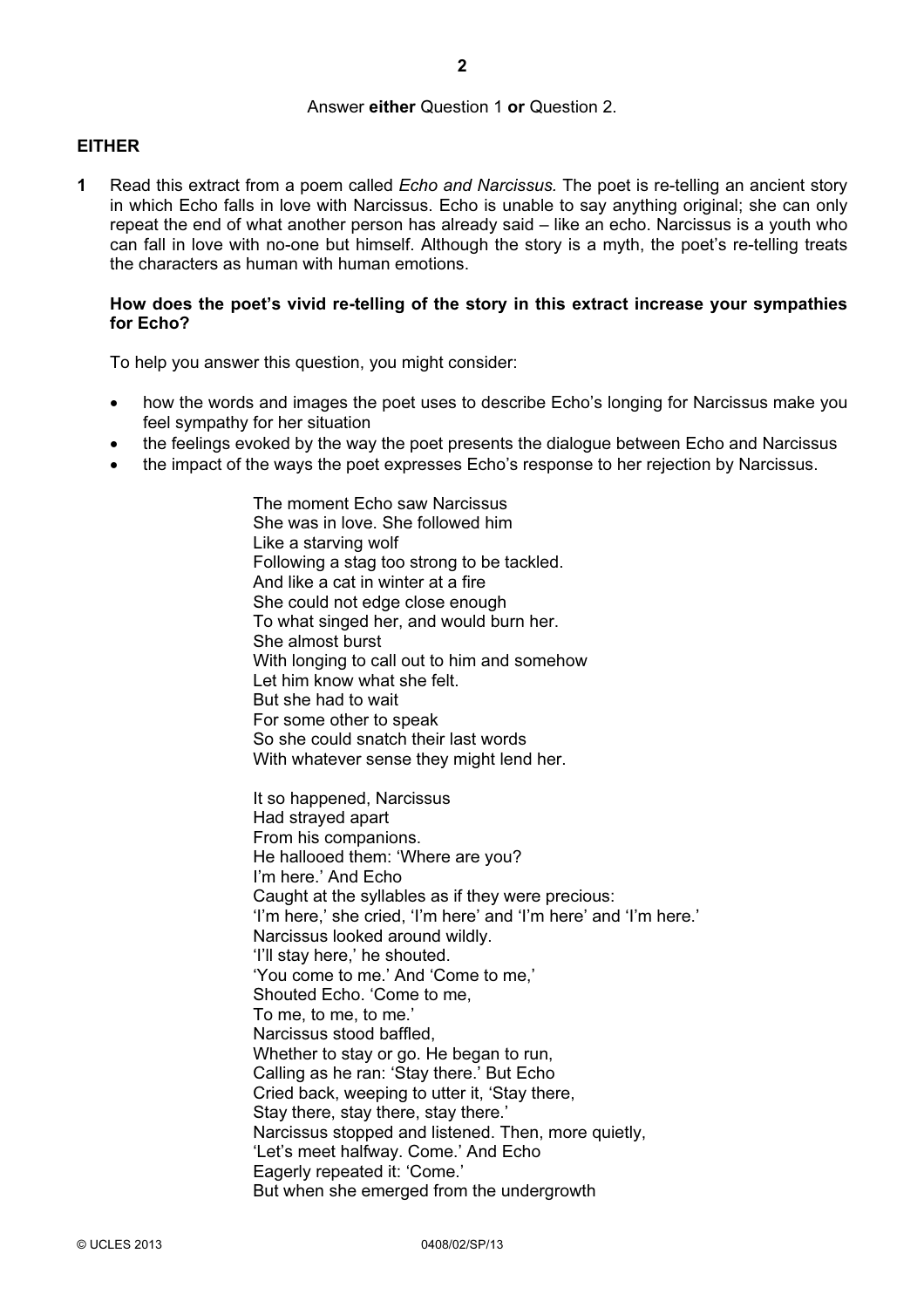Her expression pleading, Her arms raised to embrace him, Narcissus turned and ran. 'No,' he cried, 'no, I would sooner be dead Than let you touch me.' Echo collapsed in sobs, As her voice lurched among the mountains: 'Touch me, touch me, touch me, touch me.'

Echo moped under the leaves. Humiliated, she hid in the deep woods. From that day Like a hurt lynx, $1$  for her Any cave was a good home. But love was fixed in her body Like a barbed arrow. There it festered With his rejection. Sleeplessly She brooded over the pain, Wasting away as she suffered, The petal of her beauty Fading and shrivelling, falling from her – Leaving her voice and bones. Her bones, they say, turned Into stone, sinking into the humus.² Her voice roamed off by itself, Unseen in the forest, unseen On the empty mountainside – Though all could hear it Living the only life left to Echo.

 $1$  lynx: a wild cat ² humus: soil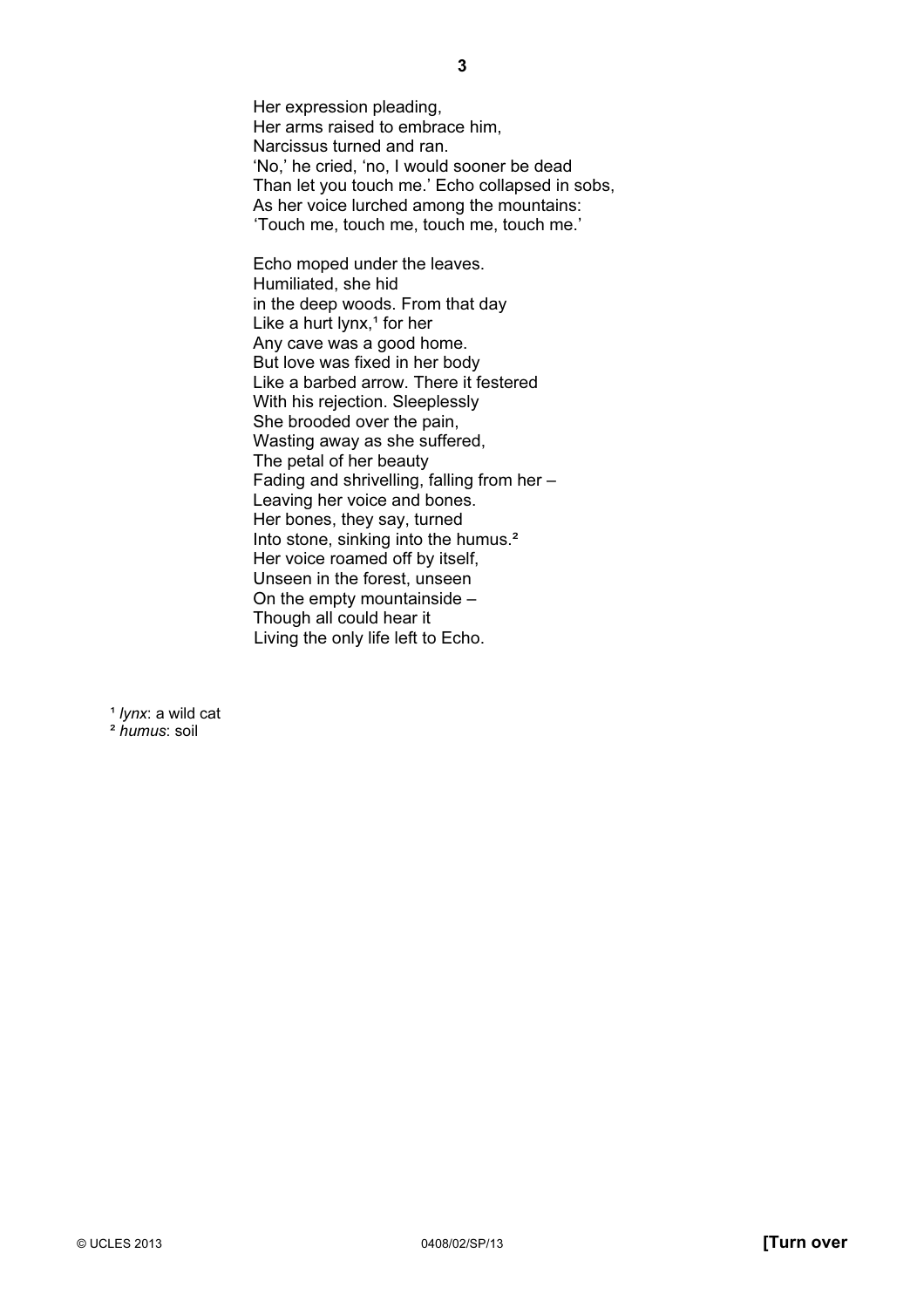OR

2 Read carefully this extract from a novel. In it, a man called Biju, who is working in a restaurant in New York, has heard that there has been trouble in the remote, hilly part of India where his father, a cook, lives. He tries to phone his father to check that he is all right. He rings a guesthouse near where his father lives. The watchman, who looks after the guesthouse, goes to fetch Biju's father. The watchman and his family stay to hear what the phone call is all about.

### How does the writer make the situation described in the extract amusing and, at the same time, sad?

To help you answer, you might consider:

- the description of the way the watchman and his family behave
- the dialogue between Biju and his father
- the ways the writing suggests the feelings of both Biju and his father and the difficulties of communication between them.

The phone sat squat in the drawing room of the guesthouse encircled by a lock and chain so the thieving servants might only receive phone calls and not make them. When it rang again, the watchman leapt at it, saying, "Phone! Phone!" and his whole family came running from their hut outside. Every time the phone rang, they ran with committed loyalty. Upkeepers of modern novelties, they would not, would not, let it fall to ordinariness.

 "HELLO?" "HELLO? HELLO?" They gathered about the cook, giggling in delicious anticipation. "HELLO?" "HELLO? PITAJI<sup>1</sup>??"

 "BIJU?" By natural logic he raised his voice to cover the distance between them, sending his voice all the way to America.

 "Biju, Biju," the watchman's family chorused, "it's Biju," they said to one another. "Oh, it's your son," they told the cook. "It's his son," they told one another. They watched for his expressions to change, for hints as to what was being said at the other end, wishing to insinuate themselves deeply into the conversation, to become it, in fact. 15

| "HELLO HELLO????"                                                                          |     |
|--------------------------------------------------------------------------------------------|-----|
| "???? HAH? I CAN'T HEAR, YOUR VOICE IS VERY FAR."                                          | 20  |
| "I CAN'T HEAR, CAN YOU HEAR?"                                                              |     |
| "He can't hear."                                                                           |     |
| "WHAT?"                                                                                    |     |
| "Still can't hear?" they asked the cook.                                                   |     |
| The estimated began of IZalimon and meadowed Diversal the crisis in Marc Magle it accorded | or. |

 The atmosphere of Kalimpong reached Biju all the way in New York; it swelled densely on the line and he could feel the pulse of the forest, smell the humid air, the green-black lushness; he could imagine all its different textures, the plumage of banana, the stark spear of the cactus, the delicate gestures of ferns; he could hear the croak trrrr whonk, wee wee butt ock butt ock of frogs in the spinach, the rising note welding imperceptibly with the evening. . . . 25 30

"HELLO? HELLO?"

"Noise, noise," said the watchman's family, "Can't hear?"

 The cook waved them away angrily, "Shshshshsh," immediately terrified, then, at the loss of a precious second with his son. He turned back to the phone, still shooing them away from behind, almost sending his hand off with the vehemence of his gestures. 35

<sup>1</sup> Pitaii: Father

4

5

10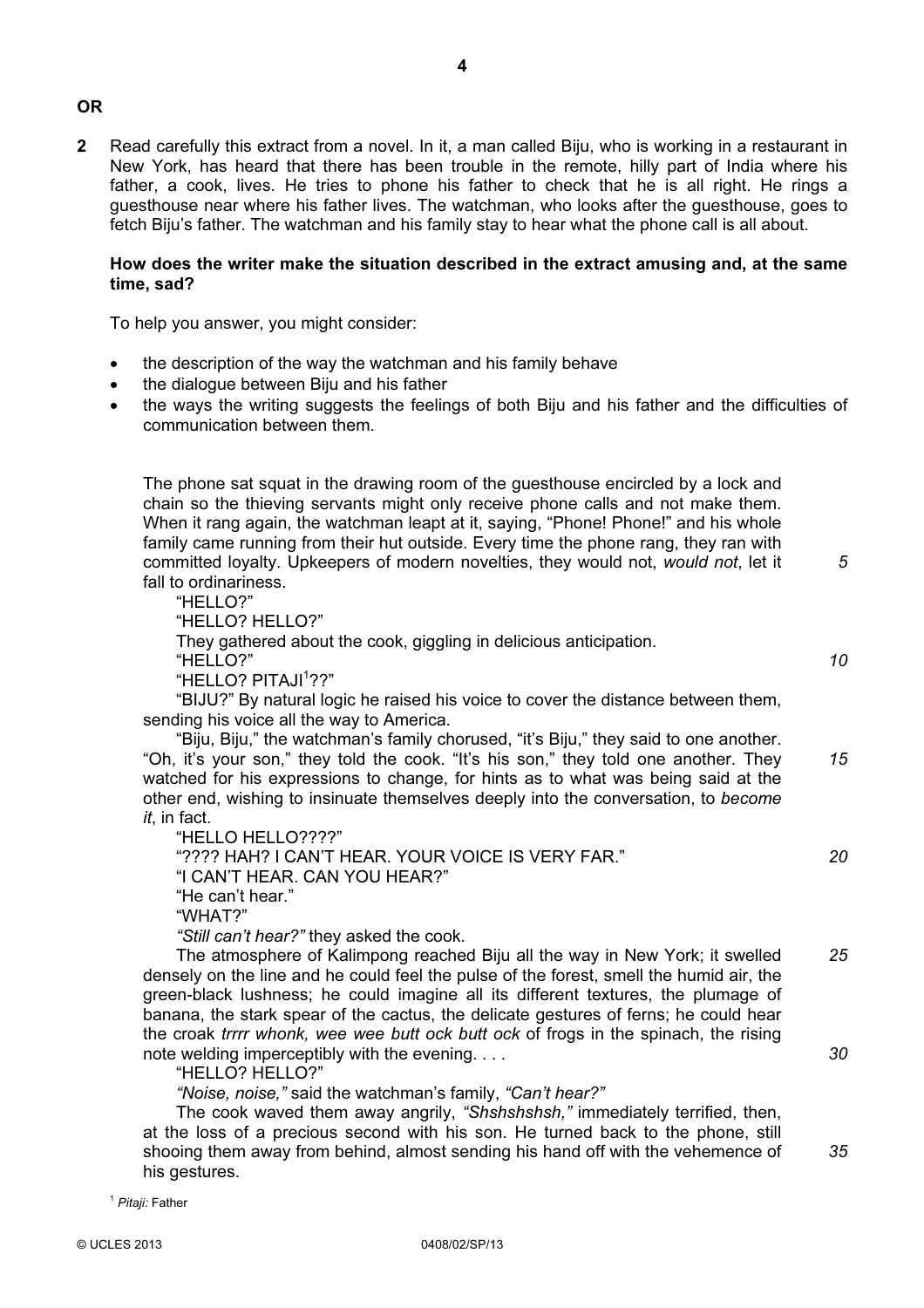They retreated for a moment and then, growing accustomed to the dismissive motion, were no longer intimidated, and returned.

| "HELLO?"                                                                                          |    |
|---------------------------------------------------------------------------------------------------|----|
| "KYA? <sup>2</sup> "                                                                              | 40 |
| "WHAT?"                                                                                           |    |
| The shadow of their words was bigger than the substance. The echo of their                        |    |
| own voices gulped the reply from across the world.                                                |    |
| "THERE IS TOO MUCH NOISE."                                                                        |    |
| The watchman's wife went outside and studied the precarious wire, the fragile                     | 45 |
| connection trembling over ravines and over mountains, over Kanchenjunga <sup>3</sup>              |    |
| smoking like a volcano or a cigar $-$ a bird might have alighted upon it, a nightjar <sup>4</sup> |    |
| might have swooped through the shaky signal, the satellite in the firmament could                 |    |
|                                                                                                   |    |
| have blipped -                                                                                    | 50 |
| "Too much wind, the wind is blowing," said the watchman's wife, "the line is                      |    |
| swaying like this, like this" $-$ her hand undulating <sup>5</sup> .                              |    |
| The children climbed up the tree and tried to hold the line steady.                               |    |
| A gale of static inflicted itself on the space between father and son.                            |    |
| "WHAT HAPPENED?" - shrieking even louder - "EVERYTHING ALL                                        |    |
| RIGHT?!"                                                                                          | 55 |
| "WHAT DID YOU SAY?"                                                                               |    |
| "Let it go," the wife said, plucking the children from the tree, "you're making it                |    |
| worse."                                                                                           |    |
| "WHAT IS HAPPENING? ARE THERE RIOTS? STRIKES?"                                                    |    |
| "NO TROUBLE NOW." (Better not worry him.) "NOT NOW!!"                                             | 60 |
| "Is he going to come?" said the watchman.                                                         |    |
| "ARE YOU ALL RIGHT?" Biju shrieked on the New York street.                                        |    |
| "DON'T WORRY ABOUT ME. DON'T WORRY ABOUT ANYTHING HERE.                                           |    |
| ARE THERE PROPER ARRANGEMENTS FOR EATING AT THE HOTEL? IS THE                                     |    |
| RESTAURANT GIVING YOU ACCOMMODATION? ARE THERE ANY OTHER                                          | 65 |
| PEOPLE FROM UTTAR PRADESH <sup>6</sup> THERE?"                                                    |    |
| "Give accommodation. Free food. EVERYTHING FINE. BUT ARE YOU ALL                                  |    |
| RIGHT?" Biju asked again.                                                                         |    |
| "EVERYTHING QUIET NOW."                                                                           |    |
| "YOUR HEALTH IS ALL RIGHT?"                                                                       | 70 |
| "YES. EVERYTHING ALL RIGHT."                                                                      |    |
|                                                                                                   |    |
| "Ahh, everything all right," everyone said, nodding. "Everything all right?                       |    |
| Everything all right."                                                                            |    |
| Suddenly, after this there was nothing more to say, for while the emotion was                     |    |
| there, the conversation was not; one had bloomed, not the other, and they fell                    | 75 |
| abruptly into emptiness.                                                                          |    |
| "When is he coming?" the watchman prompted.                                                       |    |
| "WHEN ARE YOU COMING?"                                                                            |    |
| "I DON'T KNOW. I WILL TRY"                                                                        |    |
| Biju wanted to weep.                                                                              | 80 |
| "CAN'T YOU GET LEAVE?"                                                                            |    |
| He hadn't even attained the decency of being granted a holiday now and then.                      |    |
| He could not go home to see his father.                                                           |    |
| "WHEN WILL YOU GET LEAVE?"                                                                        |    |
| "I DON'T KNOW."                                                                                   | 85 |
| "HELLO?"                                                                                          |    |
|                                                                                                   |    |
| $2$ Kya?: What?<br><sup>3</sup> Kanchenjunga: a mountain in the Himalayas                         |    |
| nightjar: a kind of bird                                                                          |    |
| undulating: waving up and down<br><sup>6</sup> Utar Pradesh: a state in India                     |    |
|                                                                                                   |    |